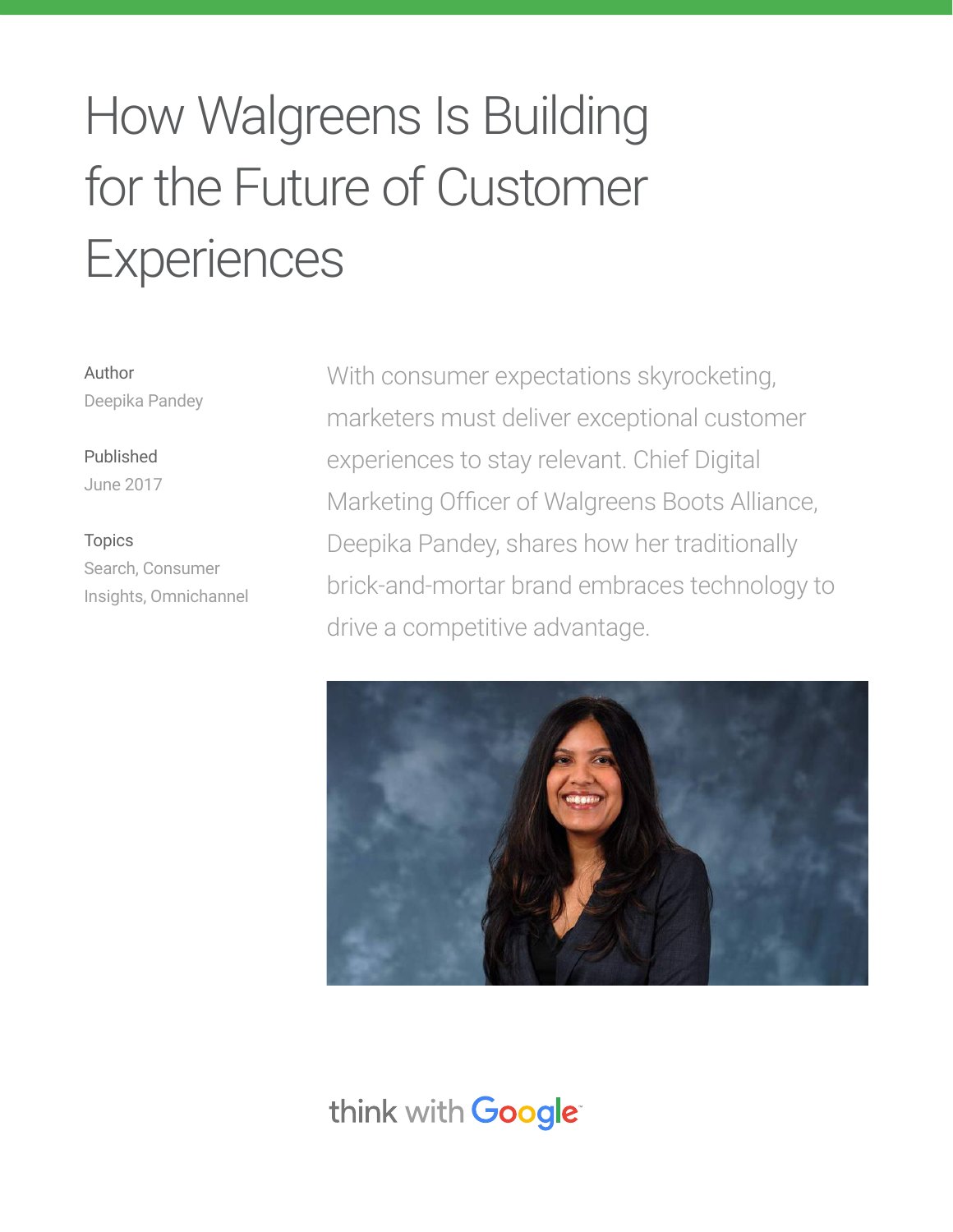ue to rapid advancements in technology, consumers today expect their shopping experience to be faster, better, easier. They want products delivered within an hour, to pay for purchases with their phone, and have pretty much anything they need to know or buy right there at their fingertips. D

Consumers no longer shop in an "online" or "offline" world—they shop in a "non-line" world. They expect brands to deliver a seamless experience, optimized across all channels. Today, marketers must be concerned with not only delivering the best retail experience or the best online experience. We must be focused on delivering the best customer experience.

## Today, marketers must be concerned with not only delivering the best retail experience or the best online experience. We must be focused on delivering the best customer experience.

With consumer expectations rising, we as marketers must vow to put customer needs at the center of everything we do. Here are three ways to deliver on that promise.

#### Assist customers, wherever they are

We constantly ask ourselves how can we be more relevant? How can we better meet the daily needs of customers who are in-store, at home or work, on a tropical vacation, and everywhere in between?

One of the things we hear repeatedly is that customers really value their connections with individual pharmacists and staff. We wanted to replicate that connection digitally, so customers can get a high-value, personalized experience even when they can't make it into a store. Pharmacy Chat enables customers to have access to trusted experts through our site or mobile app anytime of the day or night, wherever they are.

We're also investing heavily in assistive technology to improve the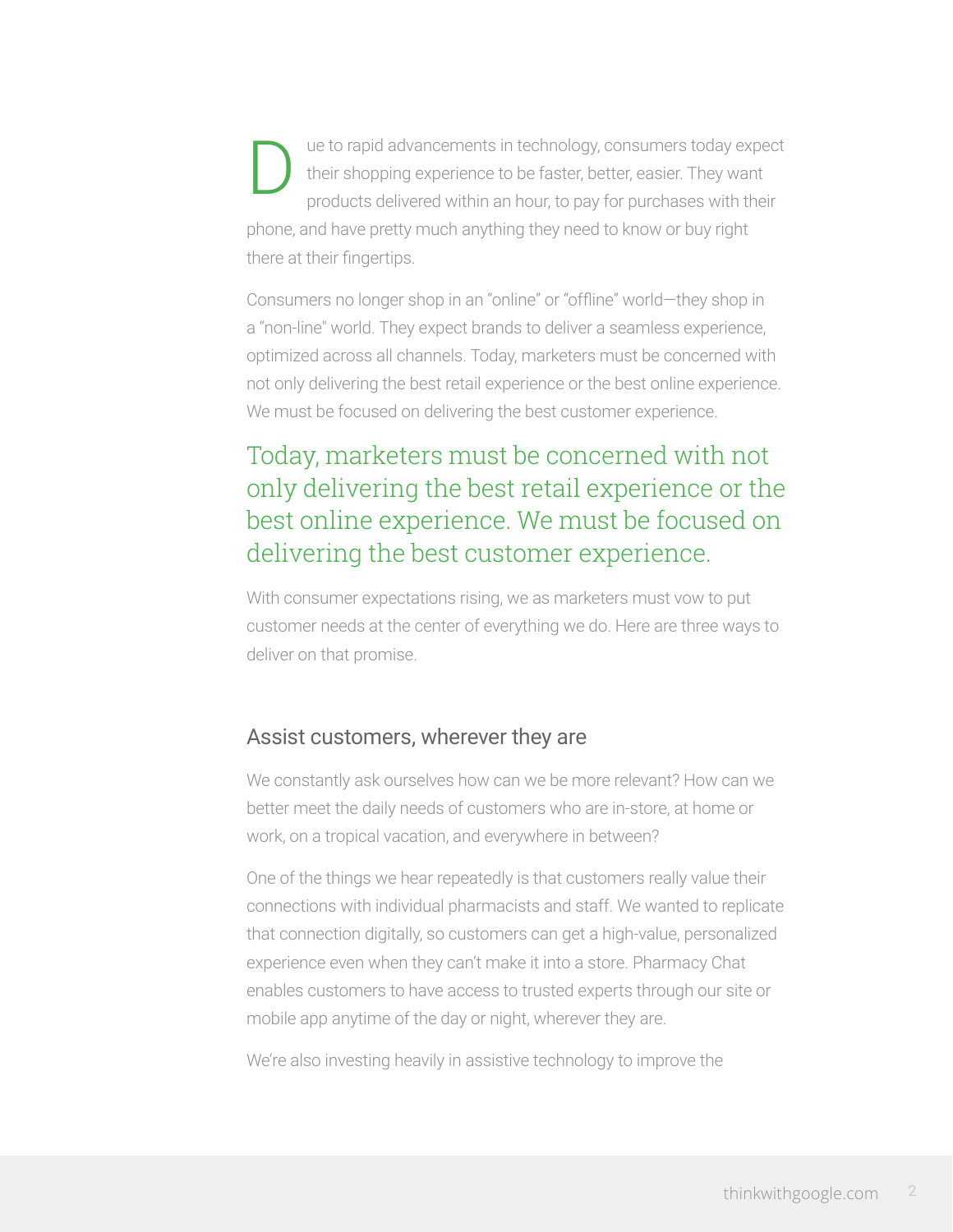shopping experience for customers visiting our stores. A key insight we received from these shoppers is that they're easily overwhelmed by the product choices available to them in stores. To address that, we partnered with WebMD and created Relief Advisor. Customers answer a couple of questions, and within seconds, we recommend products to best fit their specific needs.

Our mindset of creating relevant, frictionless experiences also applies to our outward messaging and media channels. We spend a lot of time thinking about what our customers search for via Google—such as specific product offerings or nearby store information—and how we can show up where and when they need us, to help bridge the gap between online and offline.

This approach works. Customers who shop in-store and on mobile are 6X more valuable to us than those who shop only in a store.

## Customers who shop in-store and on mobile are 6X more valuable to us than those who shop only in a store.

#### Stay a step ahead of consumer needs

Our brand promise has always been to assist each and every customer in the most convenient and helpful way. We take that promise very seriously. We invest in upfront research and invite customers to visit our facilities so we can better understand their individual needs and pain points. By leveraging these customer insights, we can solve real, everyday problems with technology.

For example, we saw that a key point of friction was within the checkout process. So, we became one of the first retailers to link our loyalty program with Android Pay. Now customers can find and clip digital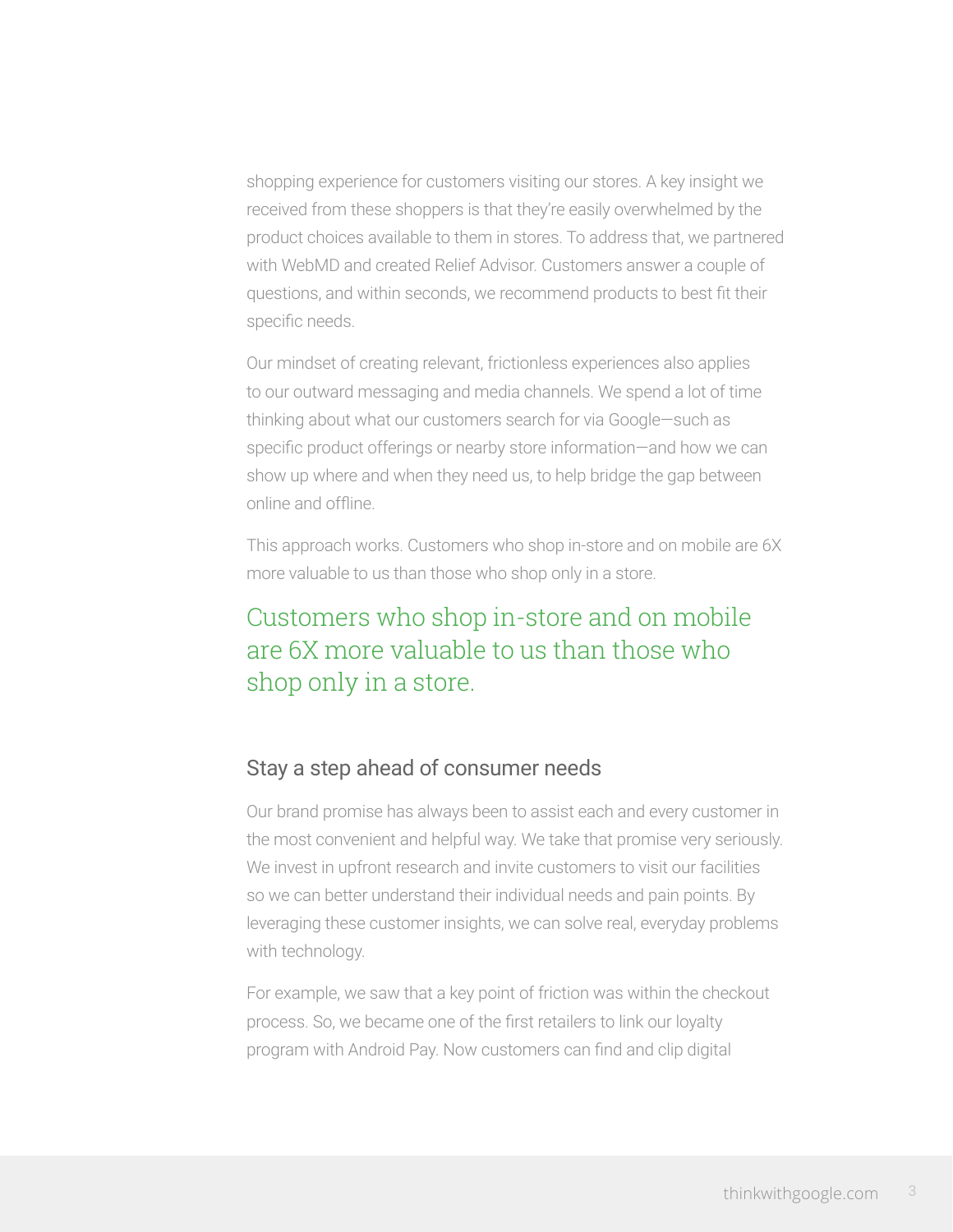coupons anytime, anywhere and seamlessly apply their loyalty benefits when they pay through their phone.

This approach goes beyond just our consumer-facing technology. We provide our in-store Beauty Advisors with tablets so they can make meaningful, data-driven recommendations based on customers' interests, intent, and past purchases.

#### Don't innovate for innovation's sake

All these technological innovations have one thing in common: They're conceived from our customers needs. And that brings me to my final point. Great consumer experiences should inspire technology, not the other way around. Because everything we do at Walgreens is customerled, we believe that innovation shouldn't just fall to a single team. So, we made innovation part of everyone's job. With the shared goal of creating better products and experiences for our customers, we hold weekly forums with leads from different teams to discuss consumer research, share ideas, and challenge each other.

## Great consumer experiences should inspire technology, not the other way around.

A great example of an innovation that came out of this process is our mobile app feature for prescription refills. People don't think about reinventing the way a customer transacts as an opportunity to build brand love. But customers consistently said they hated manually refilling prescriptions. So we launched Refill by Scan, which enabled customers to submit prescription refills in less than 20 seconds and transformed an onerous experience into an enjoyable one. One of my favorite pieces of feedback was from a customer who thought Refill by Scan was so much fun, they wished they had more prescriptions to refill.